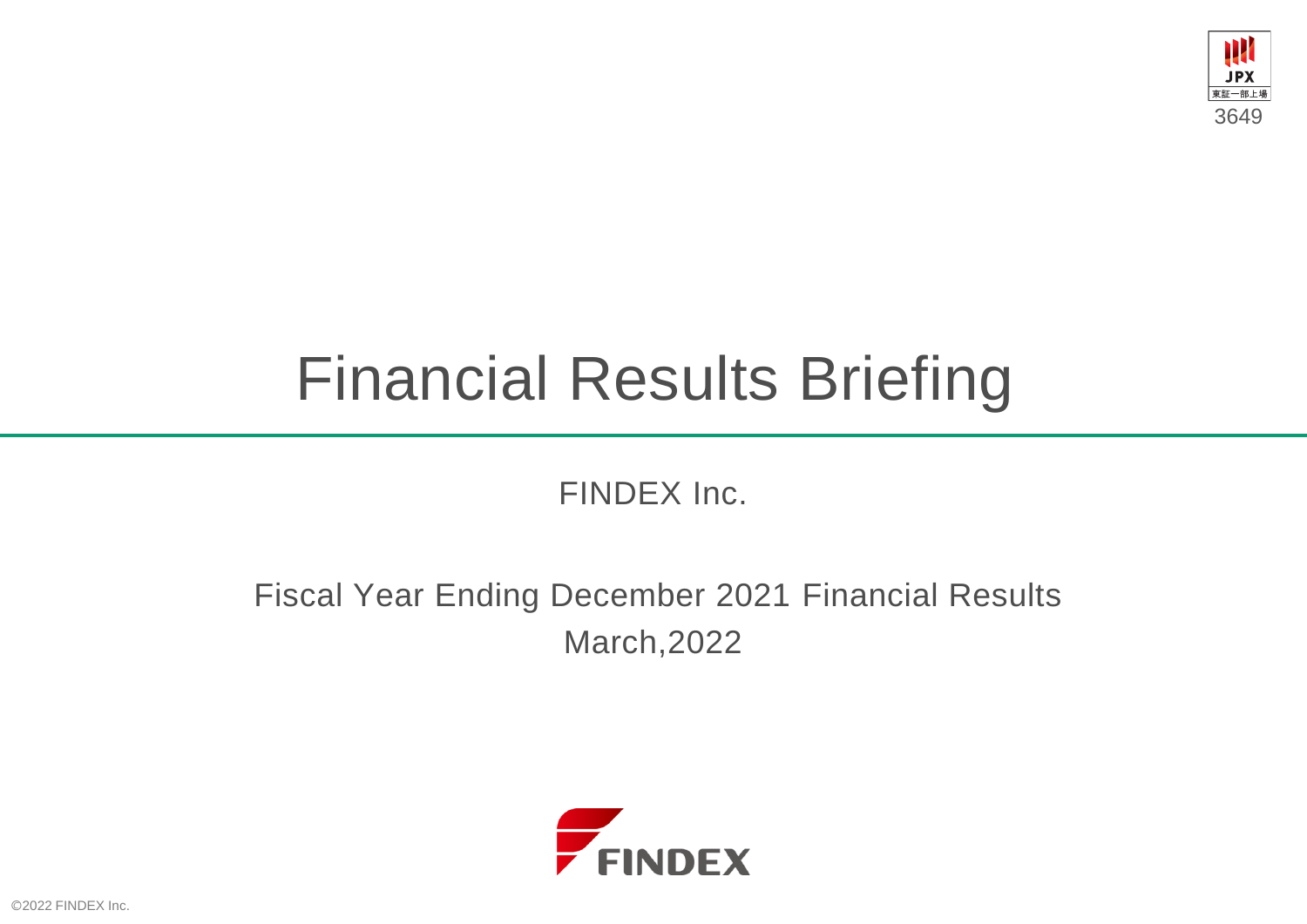## FY2021 Financial Results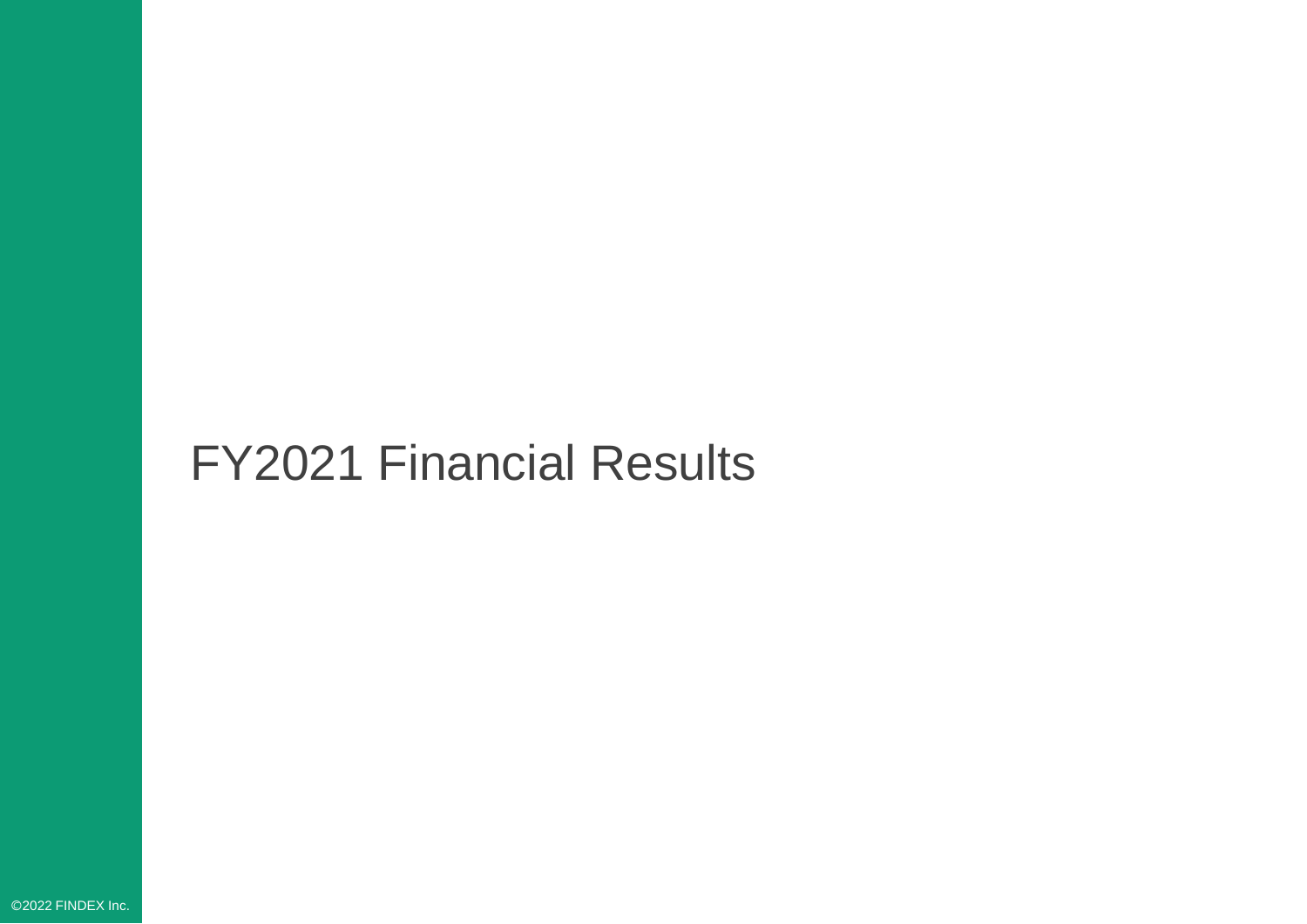**Usually, many projects are scheduled in December, January (New Year's holidays), and March (end of the fiscal year) for large medical institutions.**

**Although our sales tend to be concentrated in the 1Q and 4Q, this fiscal year was an exception, with high sales recorded in the 2Q due to customers' convenience.**

(Millions of yen)

|                                                  | FY2021 Actual (consolidated) |     |            |       |       |            |                  |
|--------------------------------------------------|------------------------------|-----|------------|-------|-------|------------|------------------|
|                                                  | 1Q                           | 2Q  | $1st$ Half | 3Q    | 4Q    | $2nd$ Half | <b>Full Year</b> |
| Net sales                                        | 1,462                        | 943 | 2,405      | 1,108 | 1,455 | 2,563      | 4,968            |
| Operating income                                 | 451                          | 37  | 488        | 215   | 217   | 432        | 920              |
| Ordinary income                                  | 452                          | 53  | 505        | 216   | 223   | 439        | 944              |
| Profit attributable to<br>shareholders of parent | 314                          | 26  | 340        | 145   | 151   | 296        | 636              |
| Earning per share                                |                              |     | ¥13.30     |       |       |            | ¥24.84           |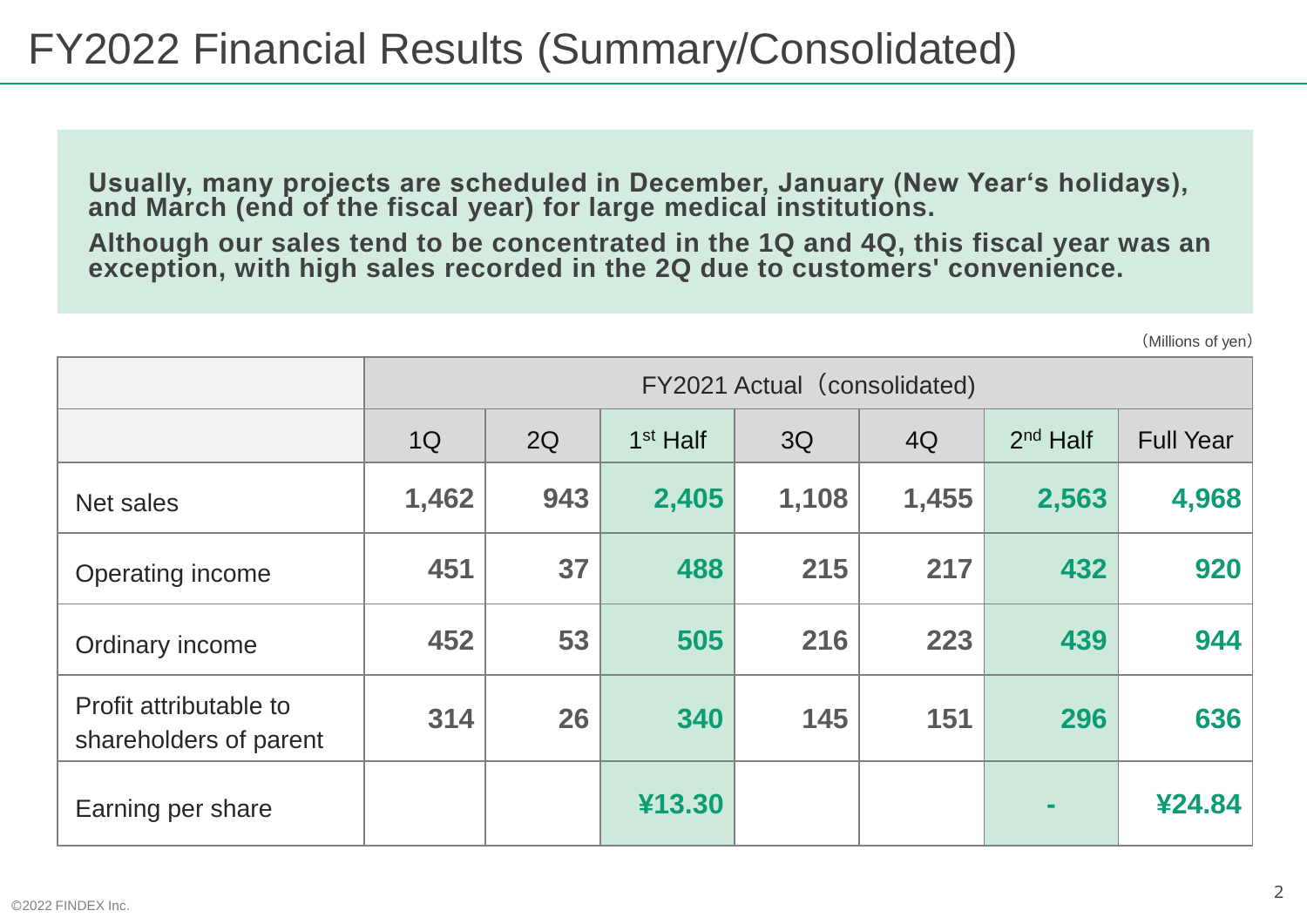### FY2020 YoY Comparison (Consolidated)

**Net sales:124.0% YoY** due to steady growth in all business segments.

**Operating and ordinary income:**Both **achieved over 144% YoY**, although they were below budget due to delays in the GAP sales plan and the introduction of a system with a lot of procurements.

FY2020 Actual FY2021 Actual YoY ratio Budget ratio (%) Net sales **4,004 4,968 124.0 % 108.0%** Operating income **636 920 144.7 % 91.2%** Ordinary income **643 944 146.8 % 93.5%** Profit attributable to shareholders of parent **430 636 147.8 % 90.9% Earning per share 416.81**  $\angle$  **<b>424.84** 

(Millions of yen)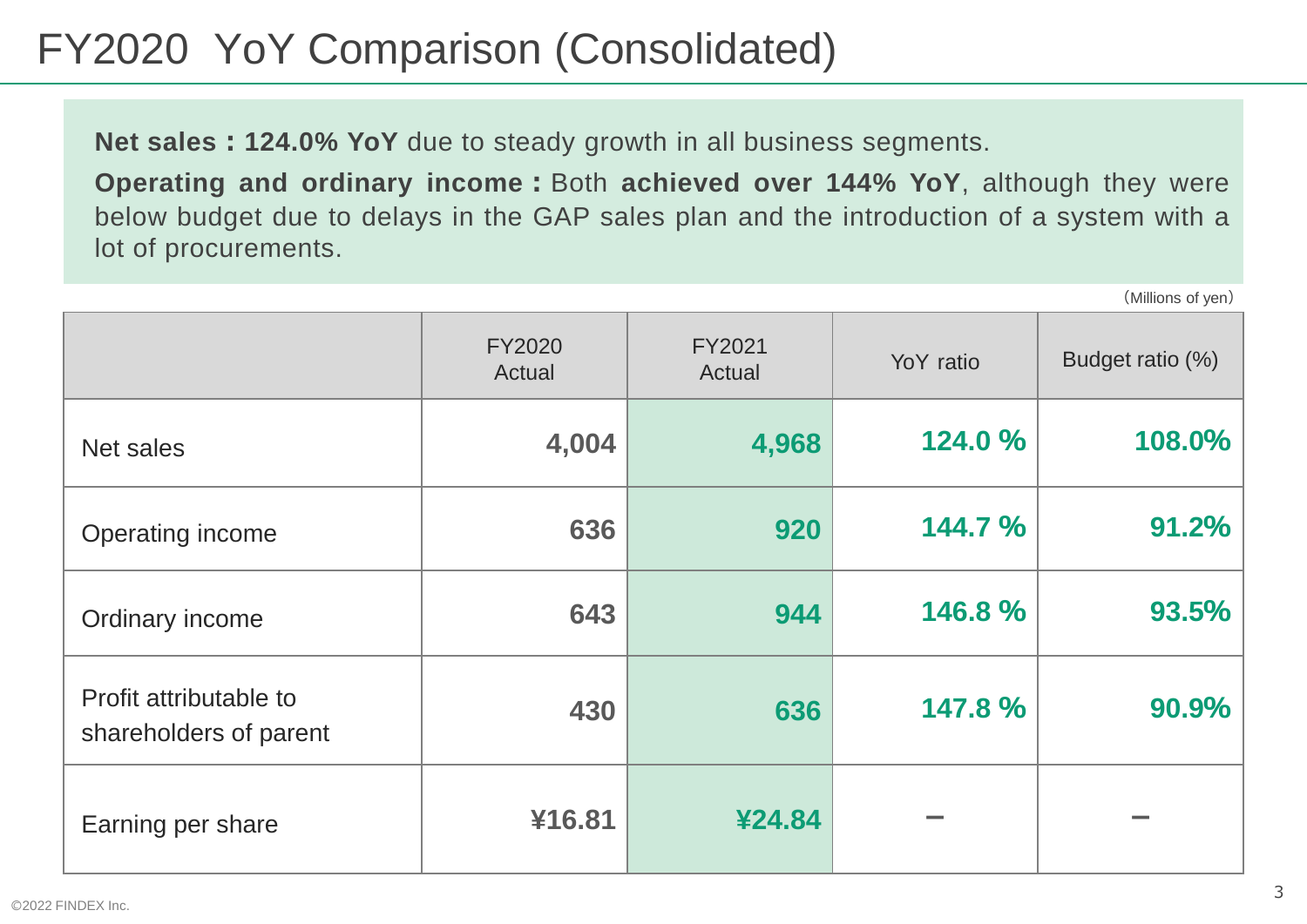### FY2021 Comparison of the Past 3 Years (Consolidated)

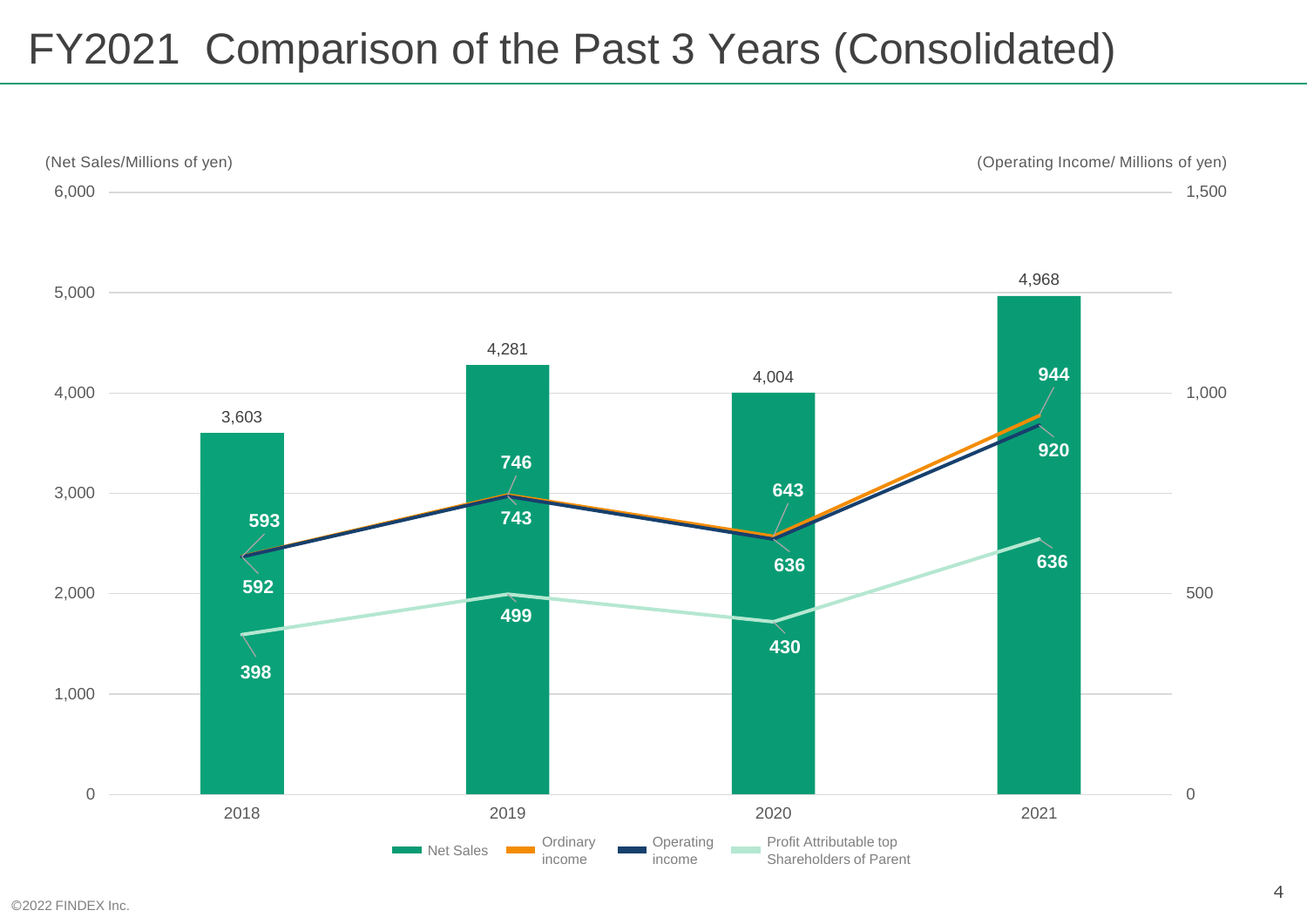### Segment Results (Consolidated)

(Millions of yen)

|                                     | <b>Reportable Segment</b> |             |                           |                     |
|-------------------------------------|---------------------------|-------------|---------------------------|---------------------|
|                                     | System<br>Development     | Health-tech | Adjustments <sup>*1</sup> | Total <sup>*2</sup> |
| Sales to external customers         | 4,919                     | 49          |                           | 4,968               |
| Intersegment sales and<br>transfers | $\overline{2}$            |             | $-2$                      |                     |
| <b>Total sales</b>                  | 4,922                     | 49          | $-2$                      | 4,968               |
| Segment profit or loss              | 1,137                     | $-217$      |                           | 920                 |

\*1. Adjustment amount is due to elimination of intersegment sales.

\*2. Segment profit or loss is matched with operating income in the consolidated statement of income.

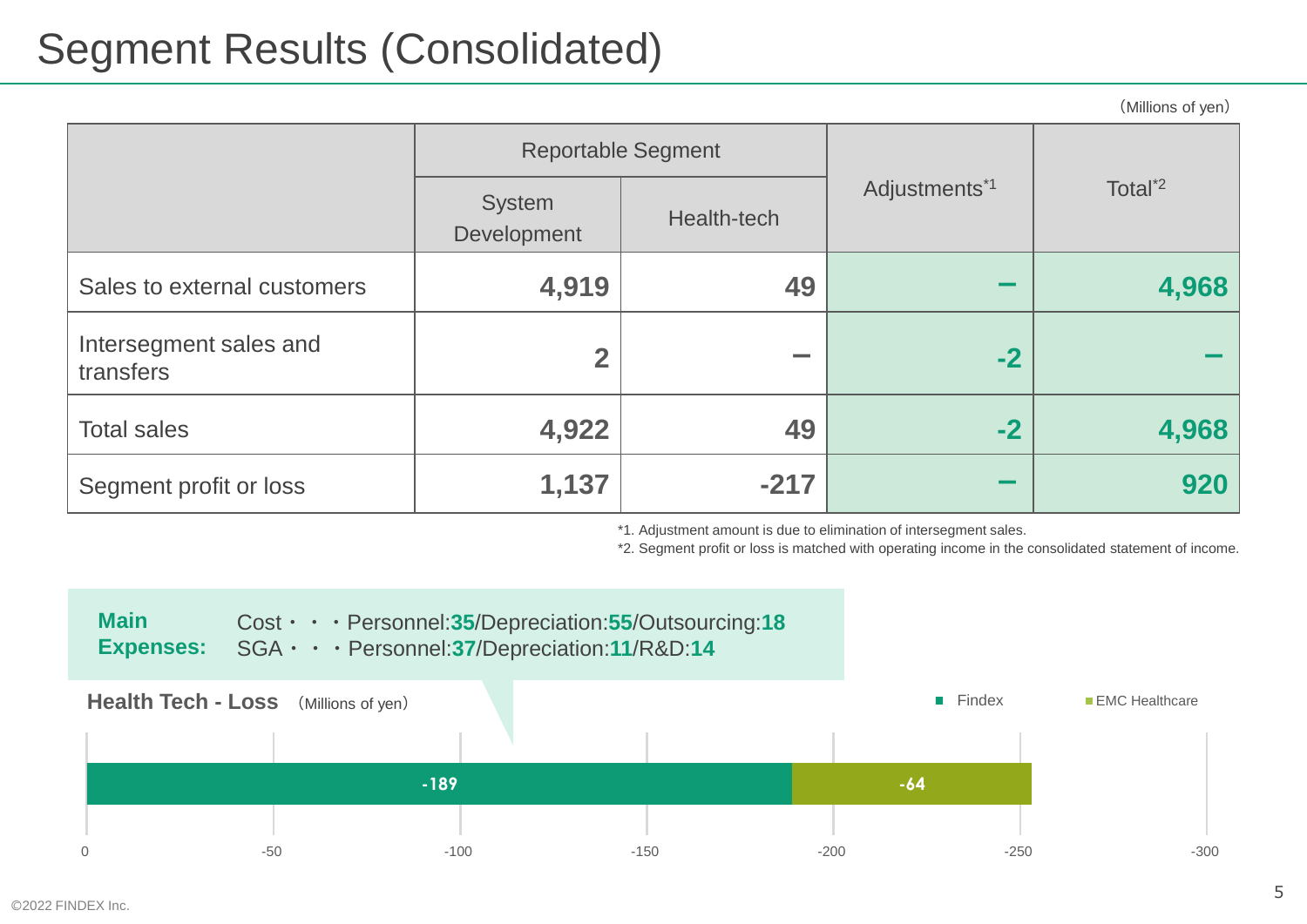### Profit Structure (Consolidated)

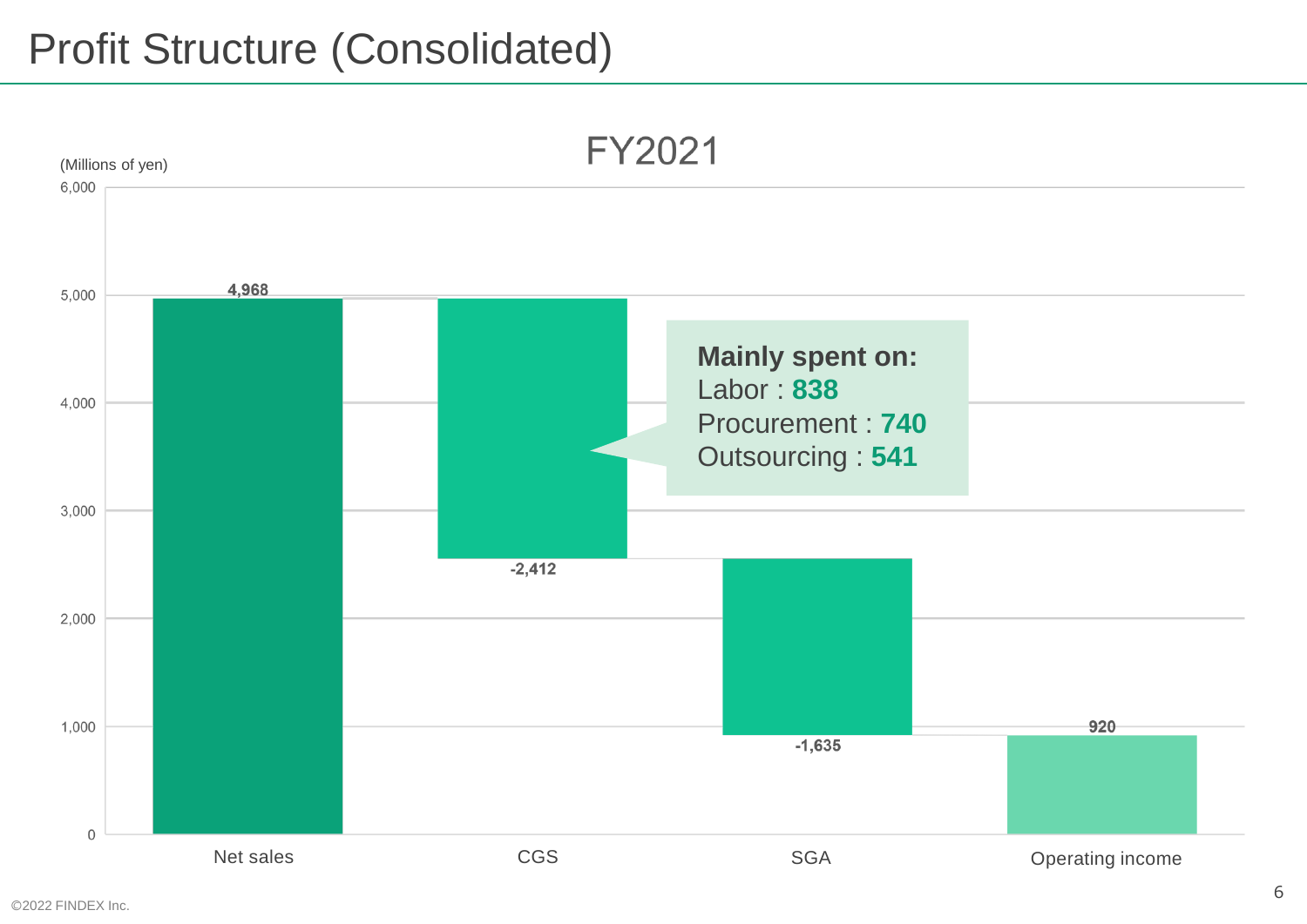### SGA Trends (Consolidated)



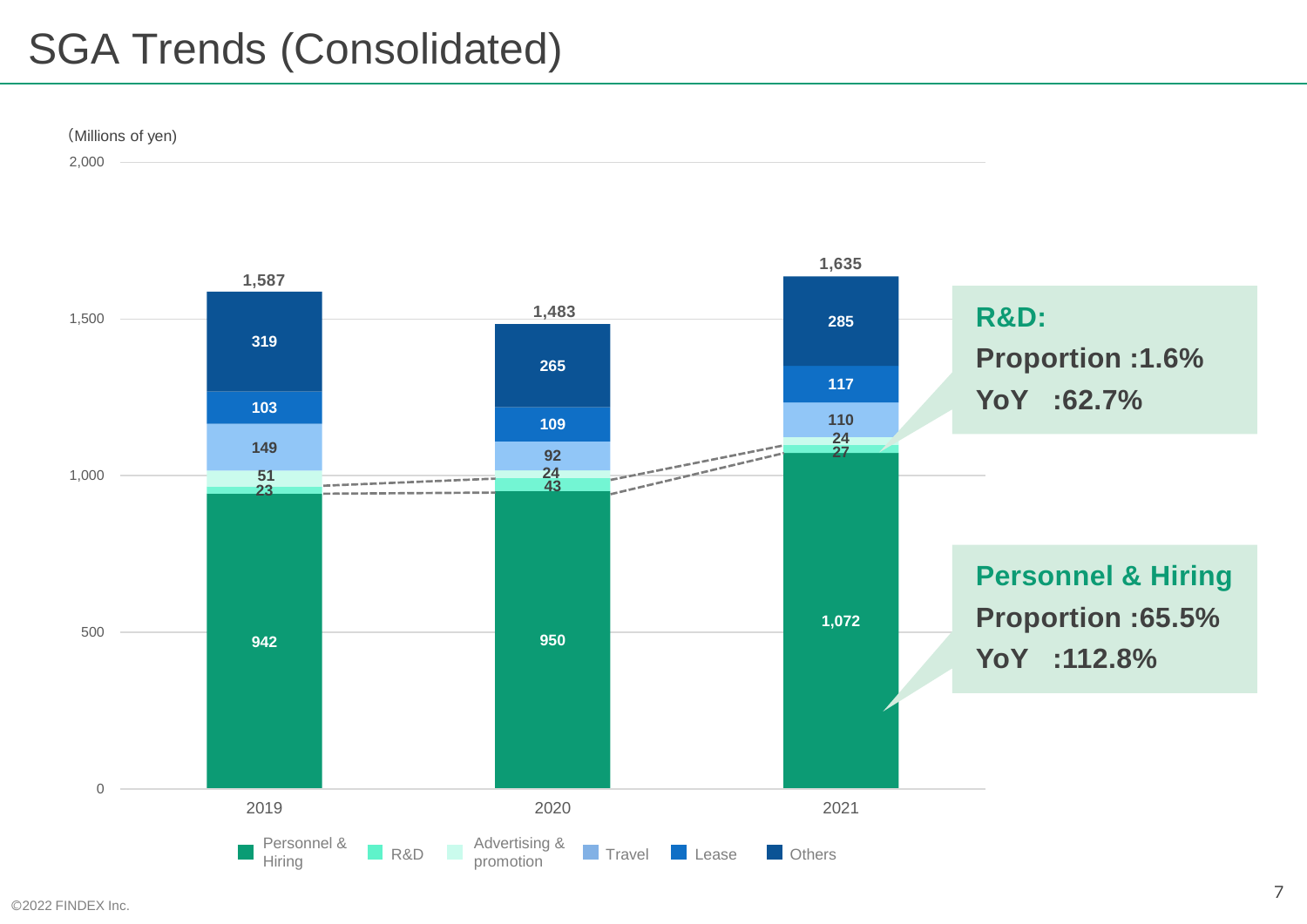

**Market share in large hospitals with more than 500 beds** Other hospitals and clinics **Department Control 1,600 facilities 46.8%**

\*From this year one-time products are excluded from aggregation.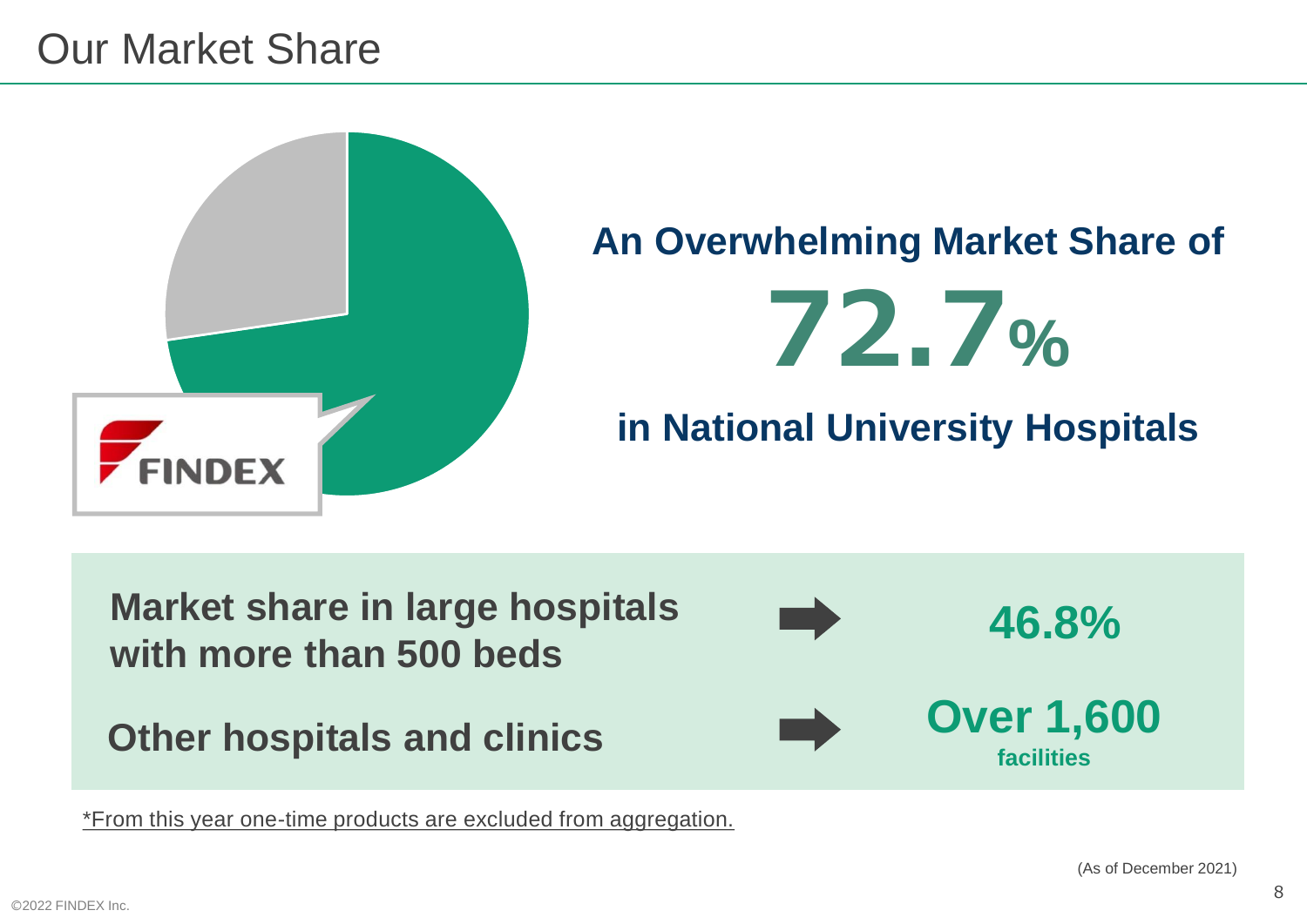### FY2021 Changes in the Number of Health System Users

(# of Facilities)

| <b>Classification</b>                    | <b>FY2020</b> | FY2021 | Changes*                |
|------------------------------------------|---------------|--------|-------------------------|
| Large hospitals (>500 beds)              | 187           | 188    |                         |
| Medium sized hospitals (100 to 499 beds) | 369           | 388    | 19                      |
| Small hospitals (20 to 99 beds)          | 78            | 81     | 3                       |
| Clinics (<19 beds)                       | 1,081         | 1,114  | 33                      |
| Other medial-related facilities          | 16            | 17     |                         |
| Non-medical facilities                   | 6             | 10     | $\overline{\mathbf{4}}$ |
| Community-based comprehensive care       | 20            | 25     | 5                       |
| <b>Total</b>                             | 1,757         | 1,823  | 66                      |

**\*From this year one-time products are excluded from aggregation.**

\*The number of increase is the pure increase of new users (including reclassification), in addition to "system renewal".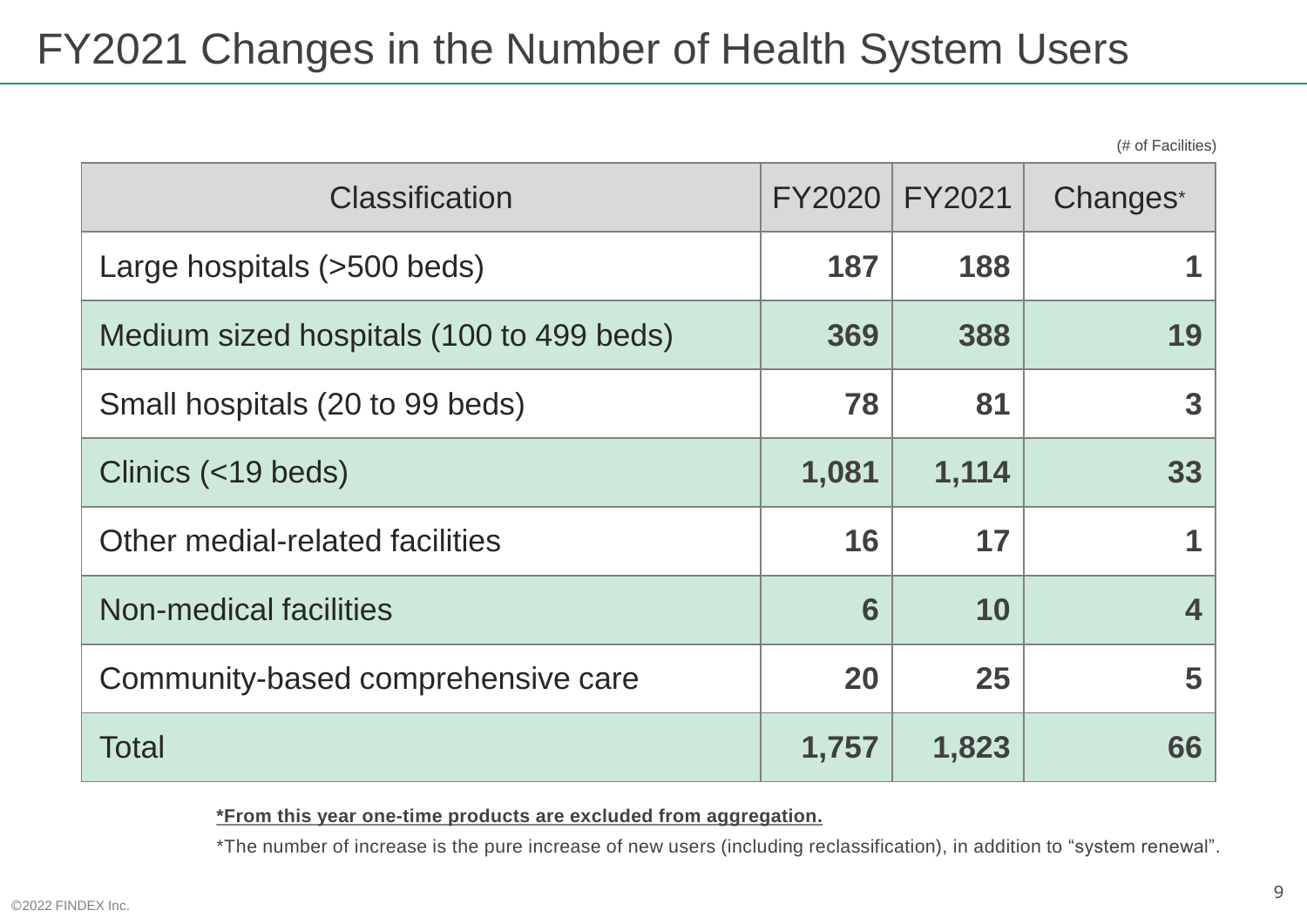### FY2022 Outlook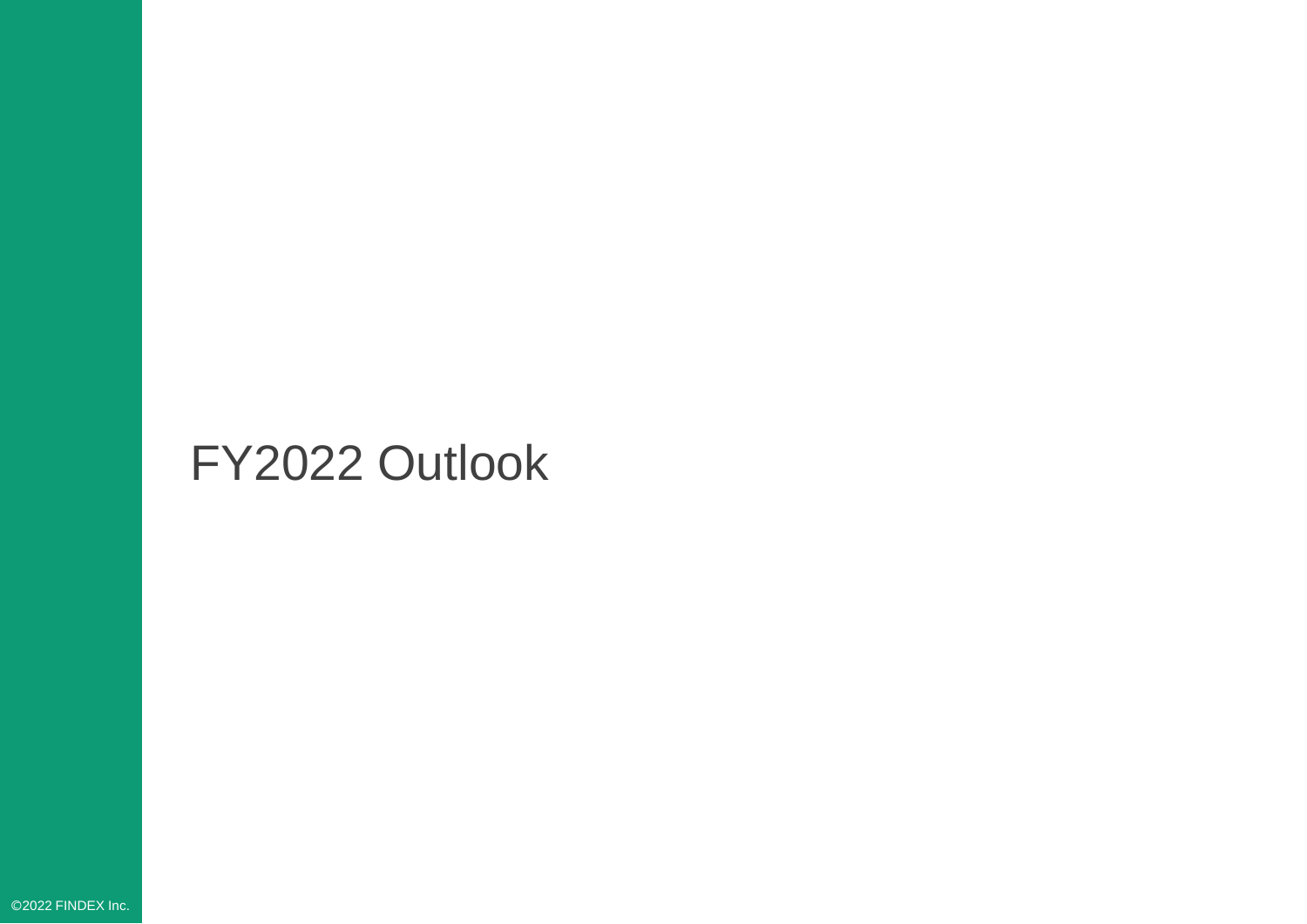### FY2022 Forecast (Consolidated)

- **Establish a high-margin, stable source of revenue by expanding the sales of packaged software and cloud-based services, despite the declining demands from medical institutions caused by covid-19.**
- **Start selling GAP overseas; with a sales target of 400 units (domestic & int'l).**
- **Costs associated with the relocation of HQ in 2Q are approx. 56 million JPY.**

(Millions of yen)

|                                         | 2021 Actual | 2022 Forecast |           |  |
|-----------------------------------------|-------------|---------------|-----------|--|
|                                         | Amount      | Amount        | YoY ratio |  |
| <b>Net sales</b>                        | 4,968       | 4,937         | $-0.6%$   |  |
| <b>Operating income</b>                 | 920         | 1,085         | +17.8 %   |  |
| Ordinary income                         | 944         | 1,091         | $+15.5%$  |  |
| Profit attributable to owners of parent | 636         | 716           | $+12.6%$  |  |
| Earning per share (yen)                 | 24.84       | 27.96         |           |  |
| Dividend per share (forecast)           |             |               |           |  |
| Interim dividend (yen)                  | 2.50        | 3.00          |           |  |
| Year-end dividend (yen)                 | 6.00        | 6.50          |           |  |
| Full year dividend (yen)                | 8.50        | 9.50          |           |  |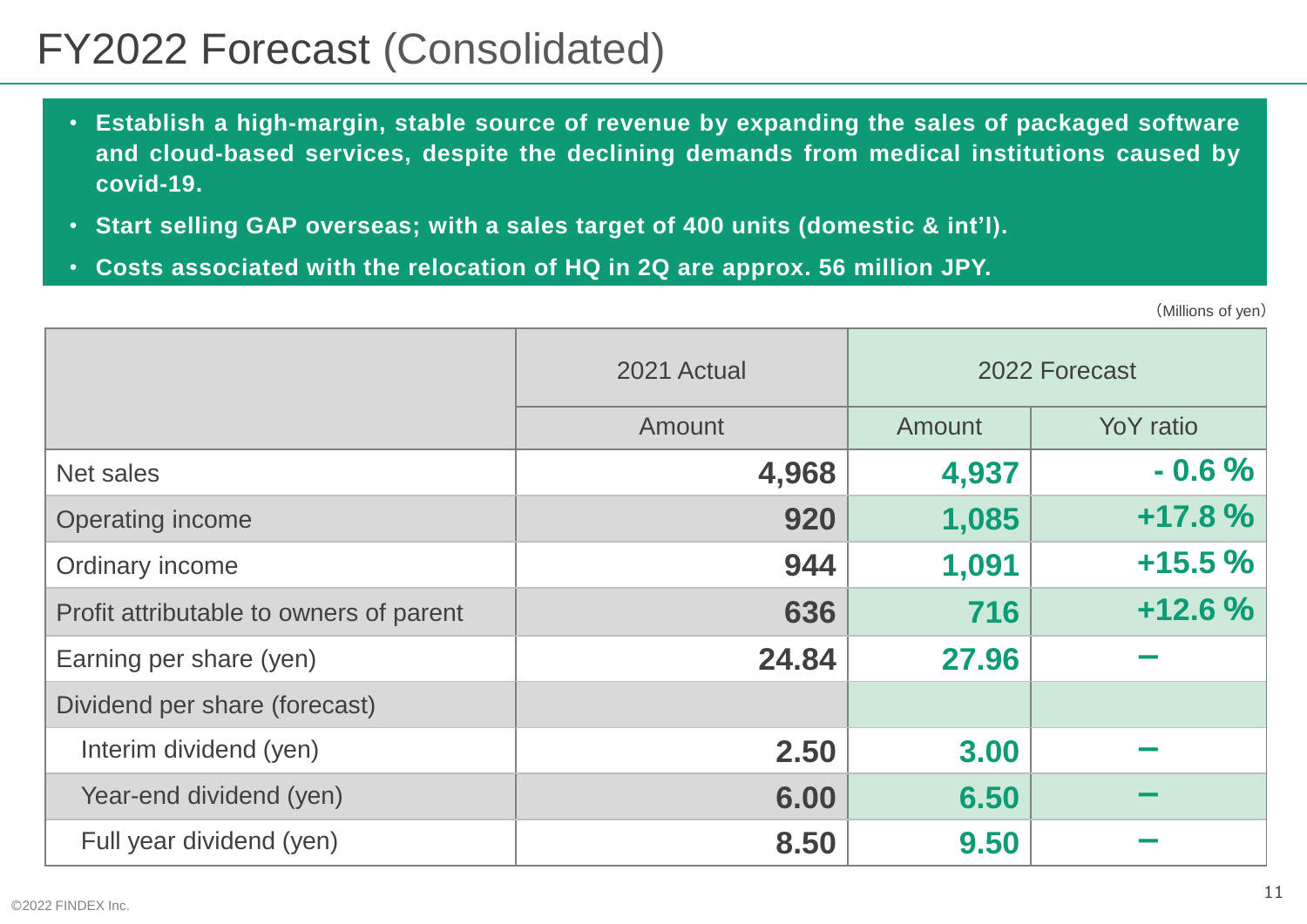### Trends in Net Sales, Ordinary Income and Net Income

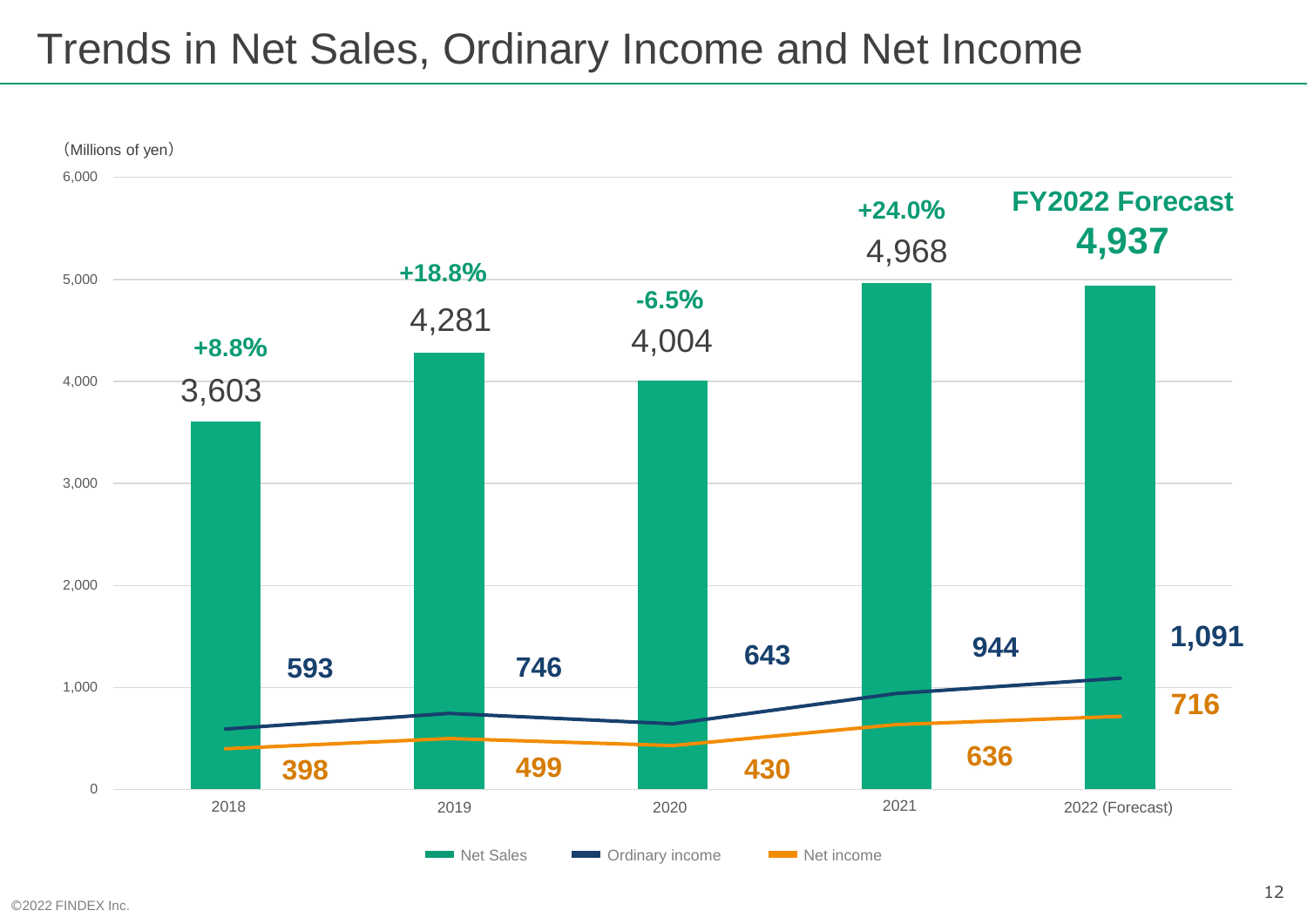### FY2022 Forecast by Products (Consolidated)



- Claio Series ■ DocuMaker Series
- REMORA
- Radiology
- DocuMaker Office
- GAP
- Hardware
- Maintenance
- License
- Others
- Subsidiaries

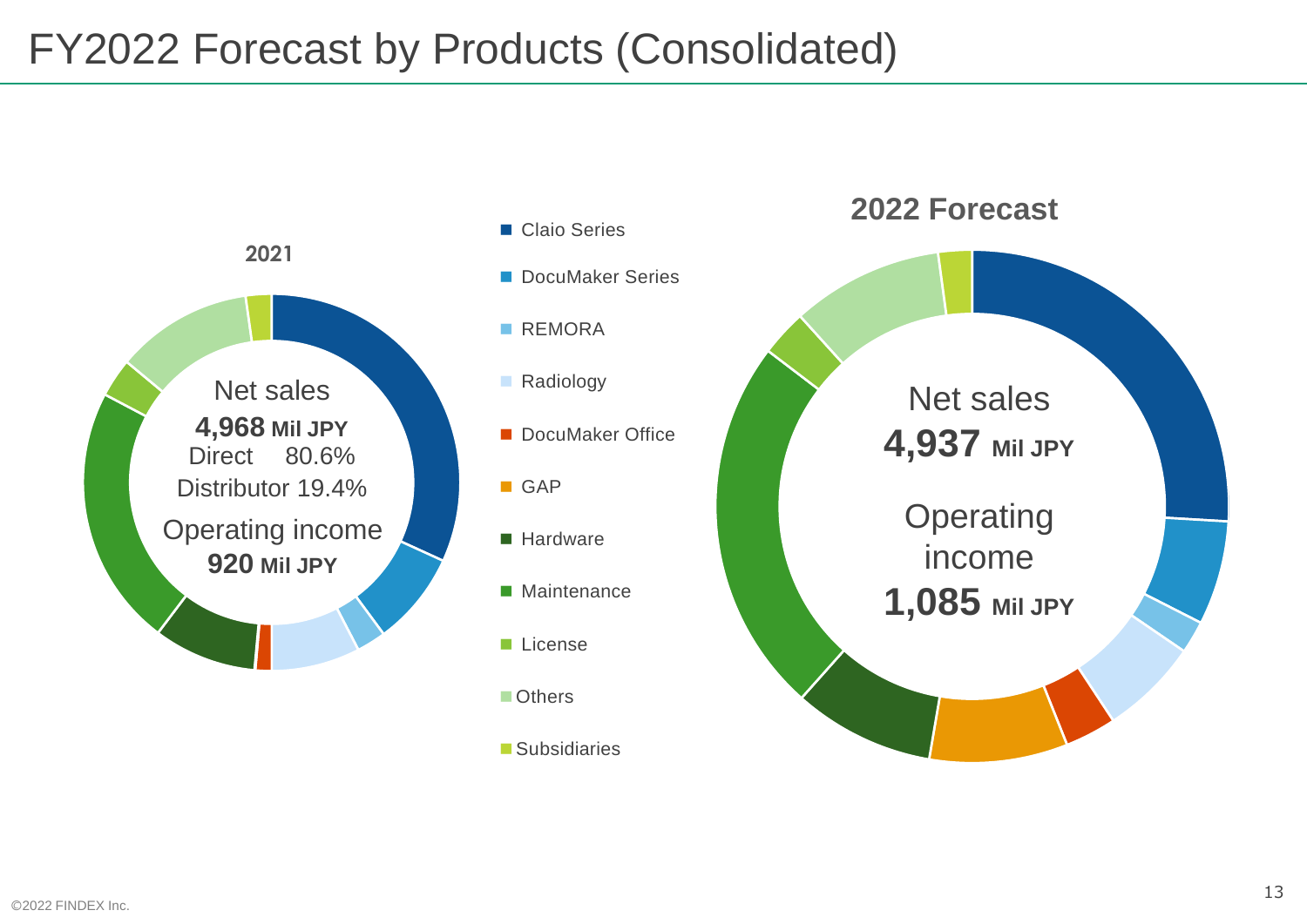### Medical System Segment

**Market Trends Growth slowing down due to widespread of covid-19**

#### **Cross-sell to existing customers and strengthen sales of packaged software to new customers**

- Increase the number of products used by existing customers, thereby enhancing opportunities for comprehensive service offerings including maintenance.
- Prioritize sales of existing packaged products with low installation costs to further improve profit margins.

#### **Strengthen distributor sales and improve efficiency of direct sales**

• Review the areas of responsibilities and services with the distributors to establish an efficient sales network.

#### **Prepare to build a new infrastructure for medical services**

• Connect people, goods and services through cloud computing to realize a more convenient and efficient medical system and to create a regional healthcare community.





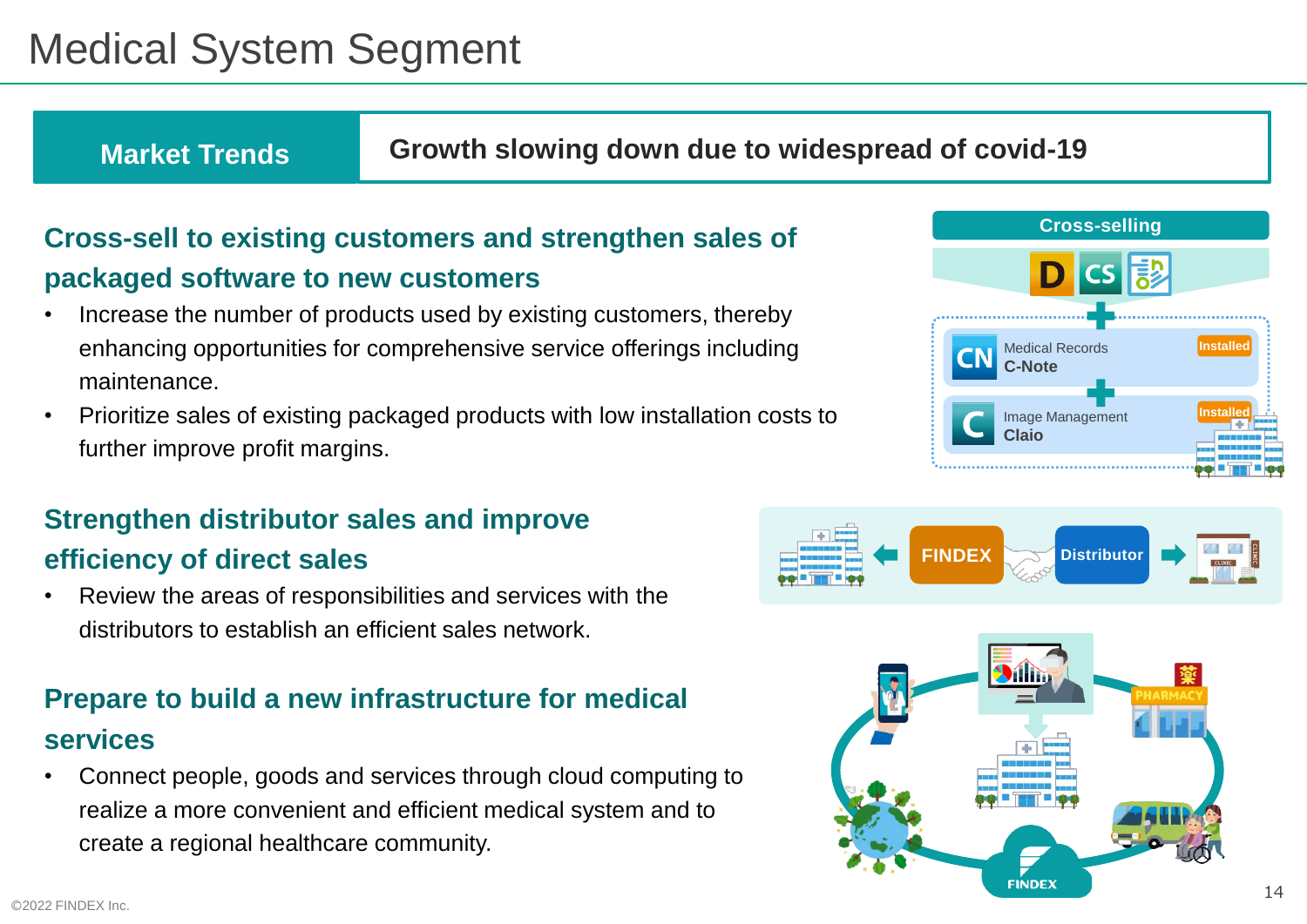### Office System Segment

**Market Trends Local governments focusing on digitalization to drive improvement**

#### **Actively apply for bids**

- Participate in bids from local governments and public organizations, addressing their needs based on the policies by Ministry of Internal Affairs and Communications.
- Directly manage large projects and outsource small to mid-sized projects to distributors.

#### **Expand sales to administrative departments within hospitals by leveraging our existing sales channels in medical market**

• Aim to rapidly spread the adoption of our software, based on our huge success in delivering software to the majority of national university hospitals.

#### **Reorganize and enhance internal resources to handle large projects**

• Multiple negotiations in progress with some orders scheduled for introduction after 2023.



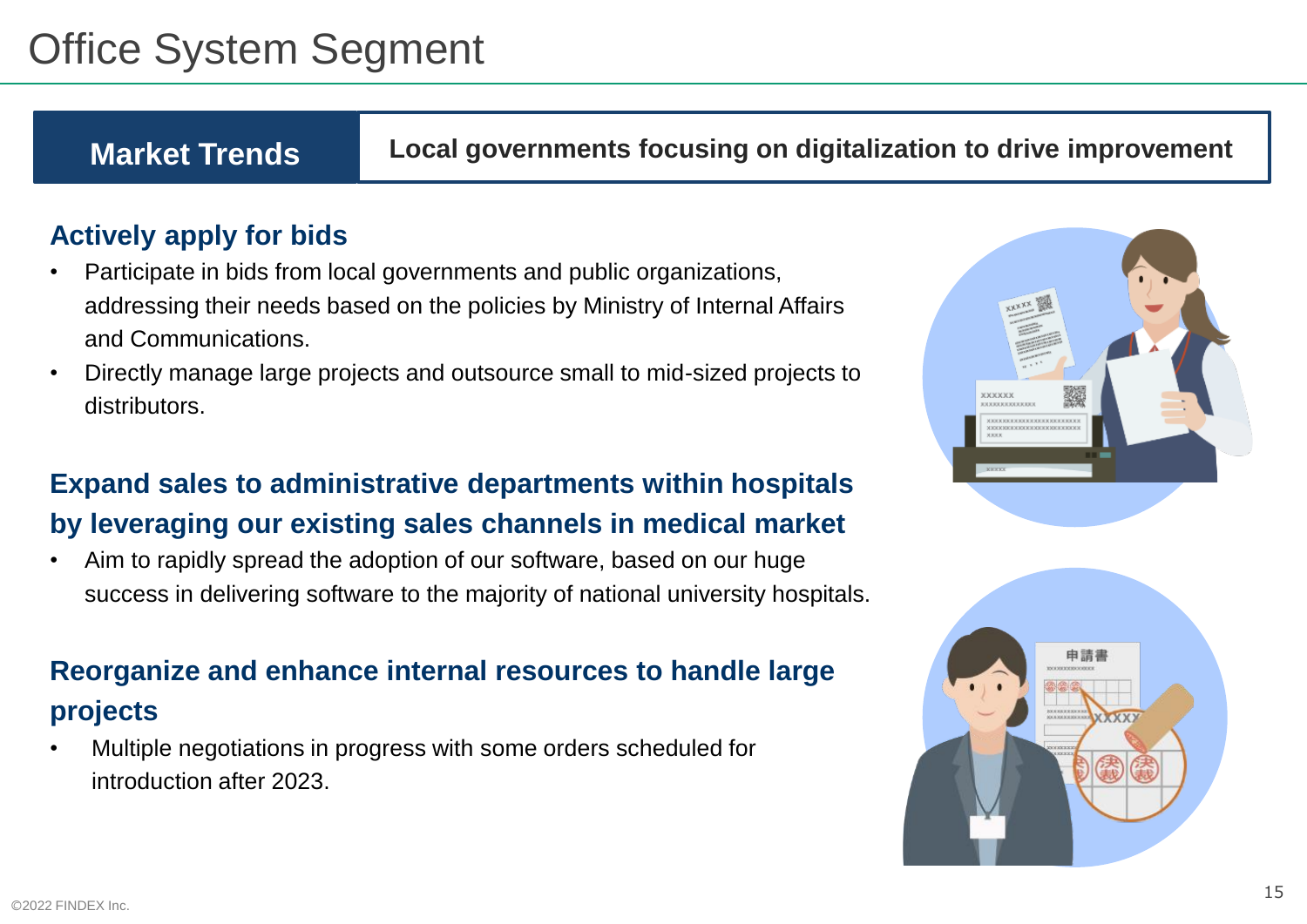### Health Tech Segment– Gaze Analyzing Perimeter

### **Market Trends**

**The ophthalmology field is less susceptible to disease outbreaks and can expect stable sales**

### **D o m e s t i c**

#### **Expand sales via distributors**

**Total Sales =12 units** (GAP-Screener/GAP)

- 1/3 of domestic ophthalmologists are our customers. ⇒ Sales to existing customers a priority, multiple demos underway.
- Sales target for FY2022:**100 units**

#### **Creating a market for medical checkup facilities through a pay-as-you-go system**

#### **Realize multiple business meetings (GAP-Screener).**

- With the new partner, we adopt a pay-as-you-go system and establish a sales network specializing in medical checkups.
- Sales target for FY2022:**100 units**

#### **Further researches underway with Kyoto Univ.**

- Selected for **AMED** (Japan Agency for Medical Research and Development) project, obtained a total budget of **260 million JPY over 5 years**.
- Useful for detecting **MCI** (early-stage dementia) in addition to visual field abnormalities.
- Possibility of diversion to testing for other psychiatric and brain disorders.

### **O v e r s e a s**

#### **European MDR (Medical Device Regulation) pending**

- MDR approval timing: expected in the spring of 2022.
- Contracted with exclusive distributors in Japan, and secured export routes and local sales network.
- Export routes and local sales networks are already secured.
	- ⇒ Number of local dealers:
	- **EU: 33**, **Middle East & Africa: 23**
- Sales target for FY2022:**200 units**

#### **Formulating sales strategies for other regions**

- Collaborating with partners to build sales networks in each region.
- Sales in India and ASEAN region ⇒ utilize credibility from Japan and EU.
- Sales in North and South America ⇒ developing process for FDA approval.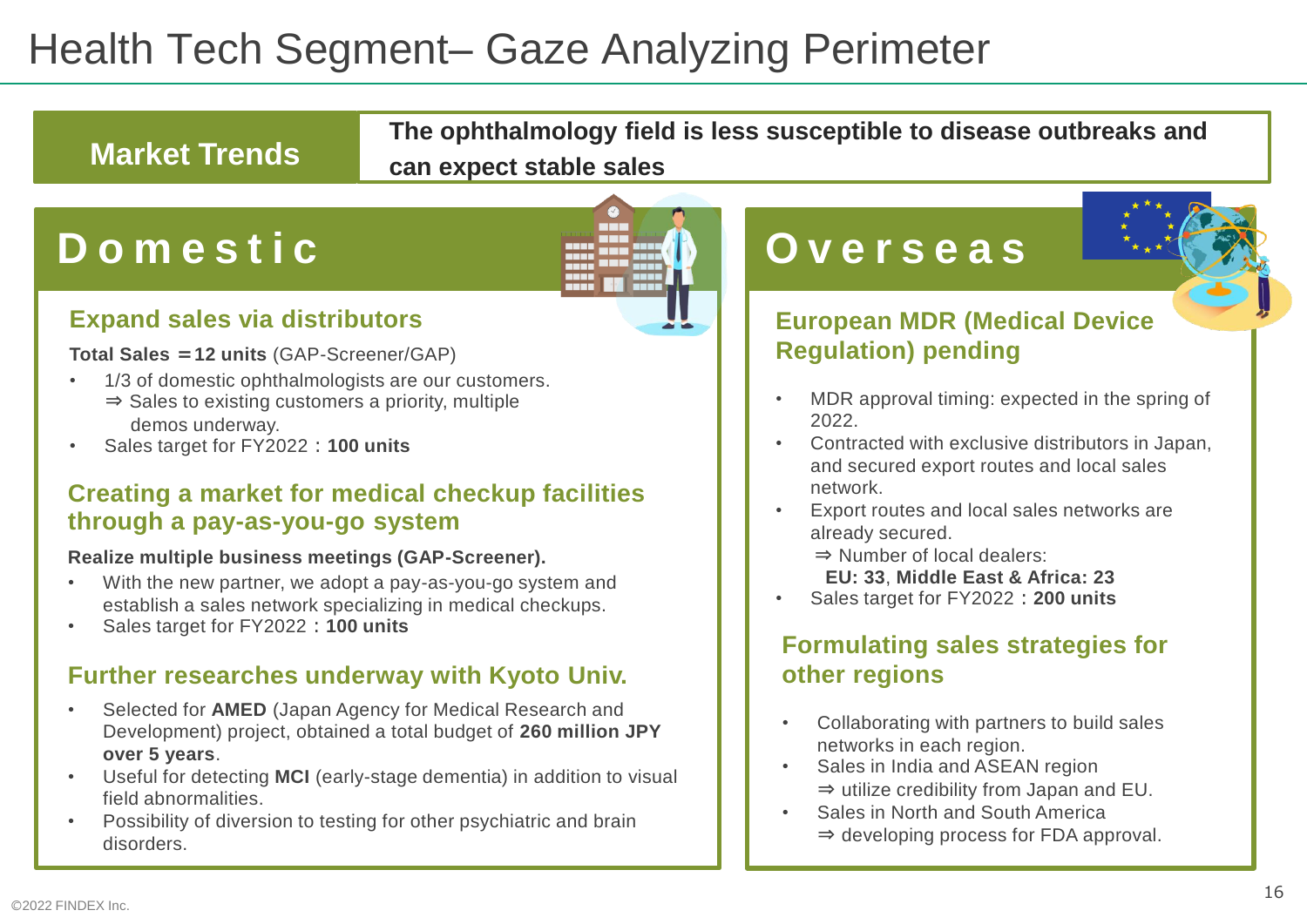### FY2022 Outline - Our Targets and Goals

### **Improve Profitability of Medical Software Health Tech Contributes to Our Sales and Profits**

| <b>Medical</b><br><b>System</b>  | Growth slowing down due to widespread of covid-19<br>$\Rightarrow$ Cross-sell to existing customers and strengthen sales of packaged software to new<br>customers<br>$\Rightarrow$ Strengthen distributor sales and improve efficiency of direct sales<br>$\Rightarrow$ Prepare to build a new network/infrastructure for medical services         |
|----------------------------------|----------------------------------------------------------------------------------------------------------------------------------------------------------------------------------------------------------------------------------------------------------------------------------------------------------------------------------------------------|
| <b>Office</b><br><b>System</b>   | Local governments focusing on digitalization to drive improvement<br>$\Rightarrow$ Actively apply for bids<br>$\Rightarrow$ Expand sales to administrative departments within hospitals by leveraging our existing<br>sales channels in medical market<br>$\Rightarrow$ Reorganize and enhance internal resources to handle large projects         |
| <b>Health Tech</b><br><b>GAP</b> | The ophthalmology field is less susceptible to disease outbreaks and<br>can expect stable sales<br>$\Rightarrow$ Strengthen GAP business by developing multiple sales networks with partners<br>$\Rightarrow$ Accelerate sales and implementations to health checkup centers<br>$\Rightarrow$ Start sales in overseas (EU, Middle East and Africa) |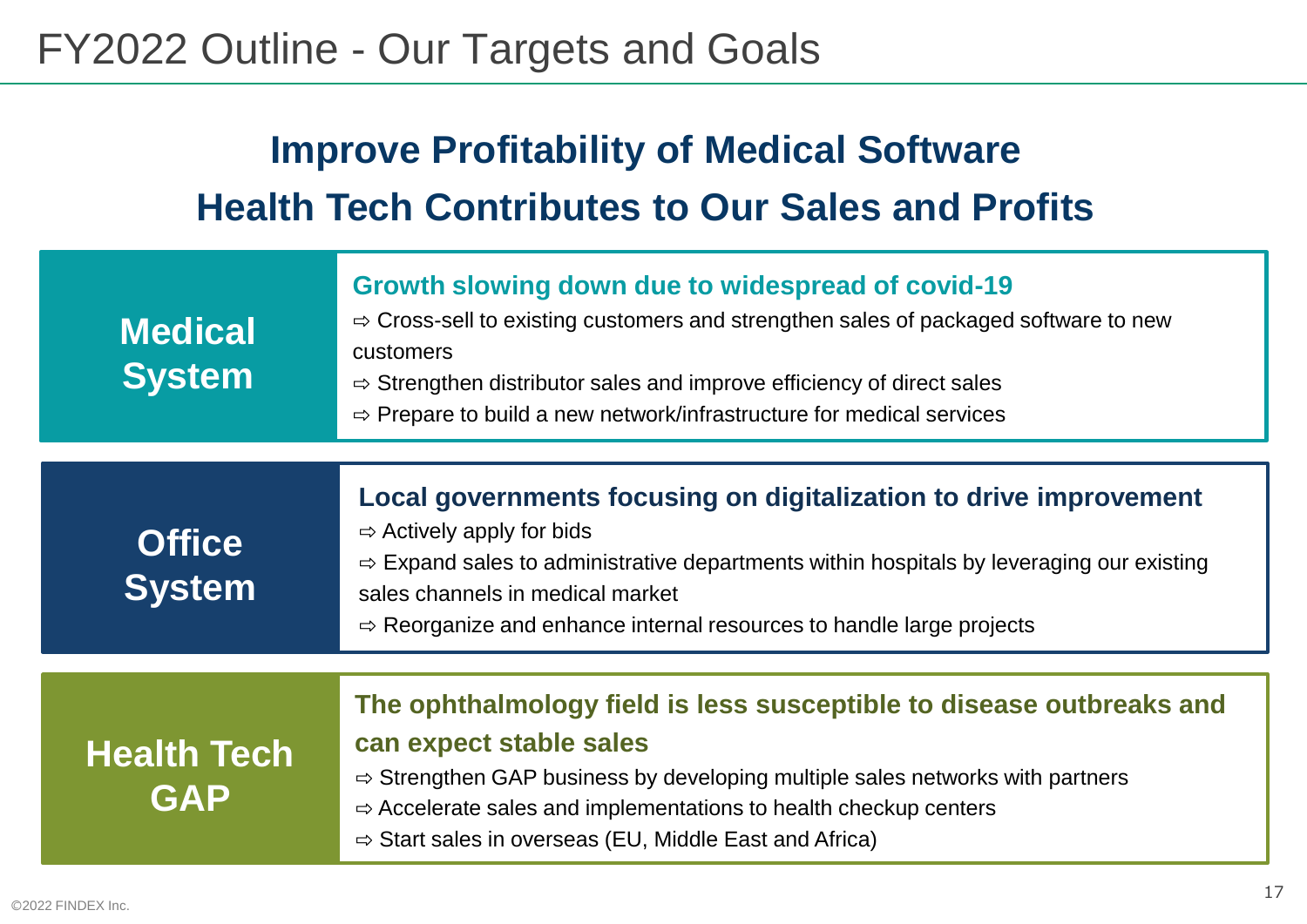## News Release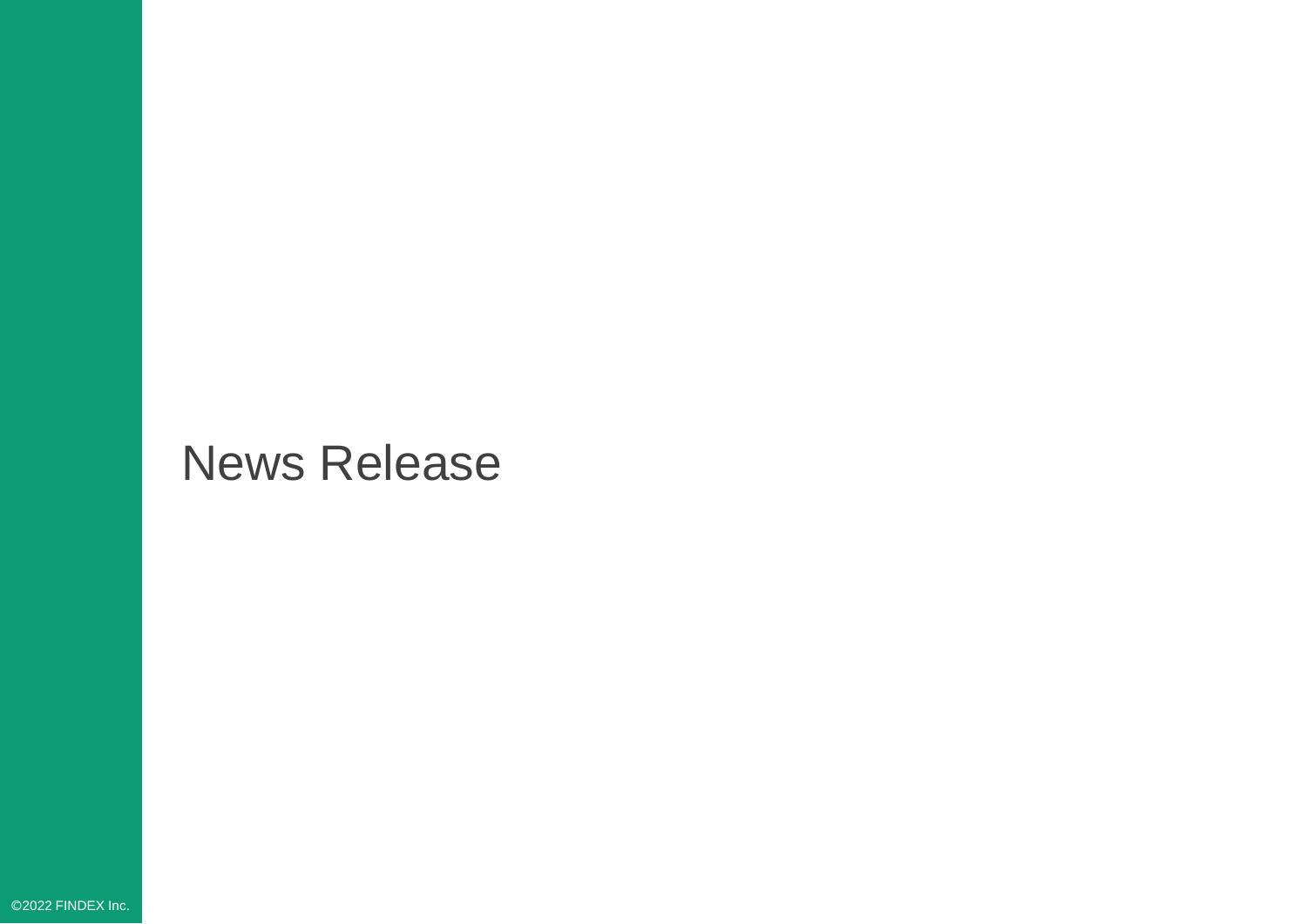### News Release

#### ⚫ **New product launch 1: Software for telemedicine "On-Shin"**

- Realization of telemedicine for large medical institutions that have been difficult to construct in the past.
- Cloud-based telemedicine for more than 100 people simultaneously at a single facility.

#### ⚫ **New product launch 2 : Cross-search & big data construction system "Universal Searcher"**

- Consolidates data from more than 30 systems, including EMR, accounting, logistics management, and HR management.
- Enables cross-sectional extractive search, improving the quality of medical care and the efficiency of hospital management.

#### ⚫ **New product launch 3: Task managing application "Dodo"**

- An easy-to-use product without excessive functions. Dodo focuses on managing daily routine tasks and enhancing communication between parents and kids.
- Targeting mainly working parents.

#### ⚫ **Scheduled to be listed on Prime Market in Tokyo Stock Exchange (TSE)**

• Scheduled to move from the First Section of TSE to the Prime Market in April 2022.

#### ⚫ **Implementation of a regular Work From Home scheme**

• WFH scheme, which had been a provisional measure, is now a full-fledged system. We aim to improve work comfort, enhance recruiting capabilities, and correspond to the SDGs targets.

#### ⚫ **Relocation of Tokyo HQ**

• Relocating to Tokyo Sankei Building (1-7-2 Otemachi, Chiyoda-ku, Tokyo) in April 2022